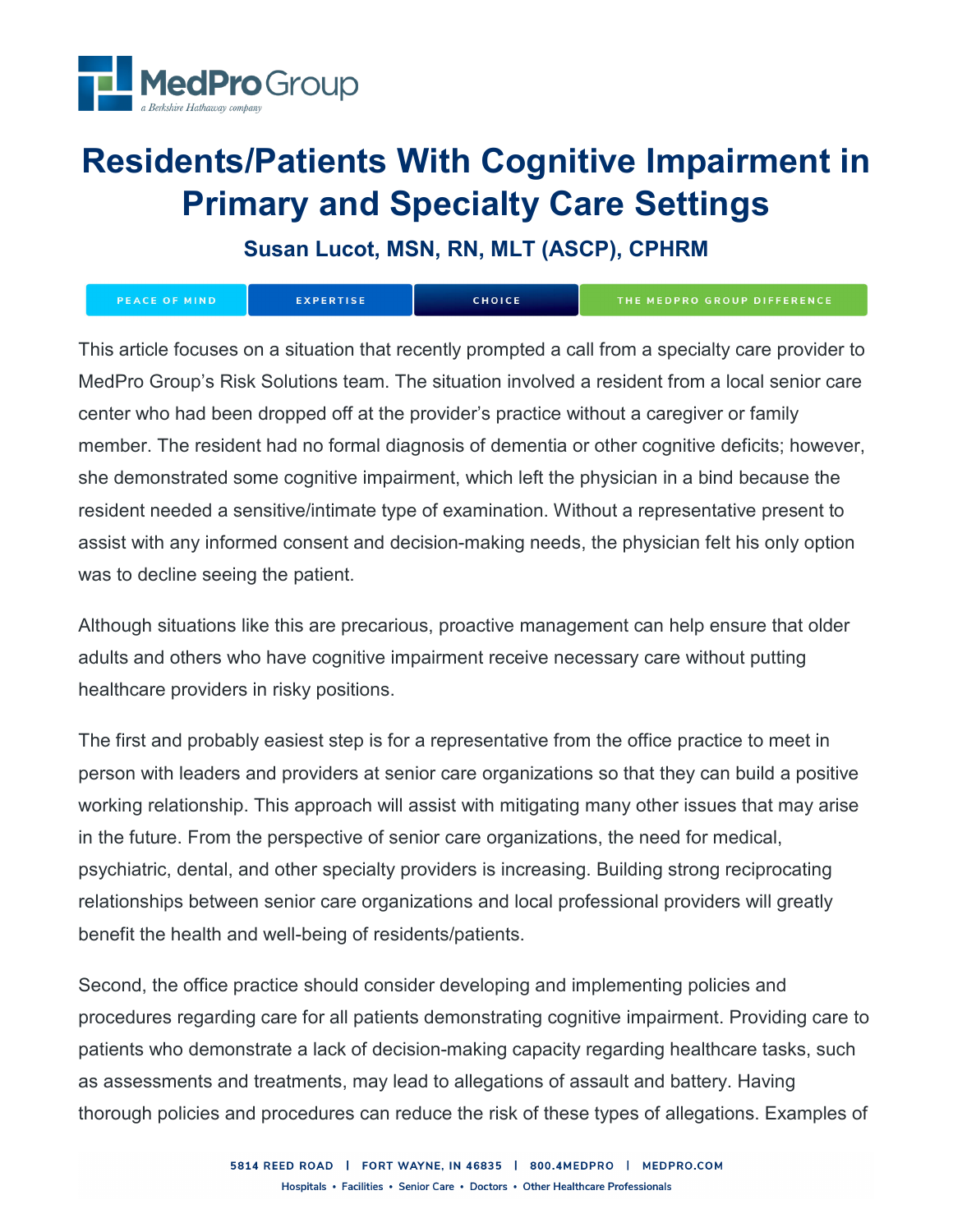information pertinent to these policies and procedures include scheduling, staff training, informed consent, chaperones, and special accommodations.

## **Scheduling**

At the time of scheduling, it is prudent for office practice staff to ask questions regarding the patient's cognitive abilities and to ensure that a caregiver will accompany the patient if any impairment exists (including confusion). The cognitive impairment may not be a formal diagnosis by a medical or psychiatric provider; however, the patient may exhibit periods of confusion throughout the day. Thus, asking questions about behavior and orientation to person, place, time, and situation is important.

## **Staff Training**

Staff training should include sensitivity regarding age differences and cultural preferences as well as education regarding the various forms of cognitive impairment. Staff should be aware that impairment might be due to mild, moderate, or severe dementia or other behavioral health disorders (e.g., anxiety and phobias). In addition, training opportunities should include physical training in proper transferring and use of lifts and assistive devices.

#### **Informed Consent**

Most states require a well-developed informed consent process that enables a thorough discussion between the provider and patient to ensure the patient has the opportunity to ask questions and make informed decisions regarding his/her healthcare. If a patient demonstrates cognitive impairment — whether due to mental disorders, prescribed medications, or substance abuse — the physician has to defer to a designated caregiver or power of attorney to make those decisions. If no such individual accompanies the patient, the physician should not assess and treat the patient in the office setting.

#### **Chaperones**

Healthcare practices should have a clinical chaperone policy in place that specifies how chaperones will be used in the provision of care, particularly for sensitive/intimate examinations and treatments. The policy should address the practice's commitment to honoring patients'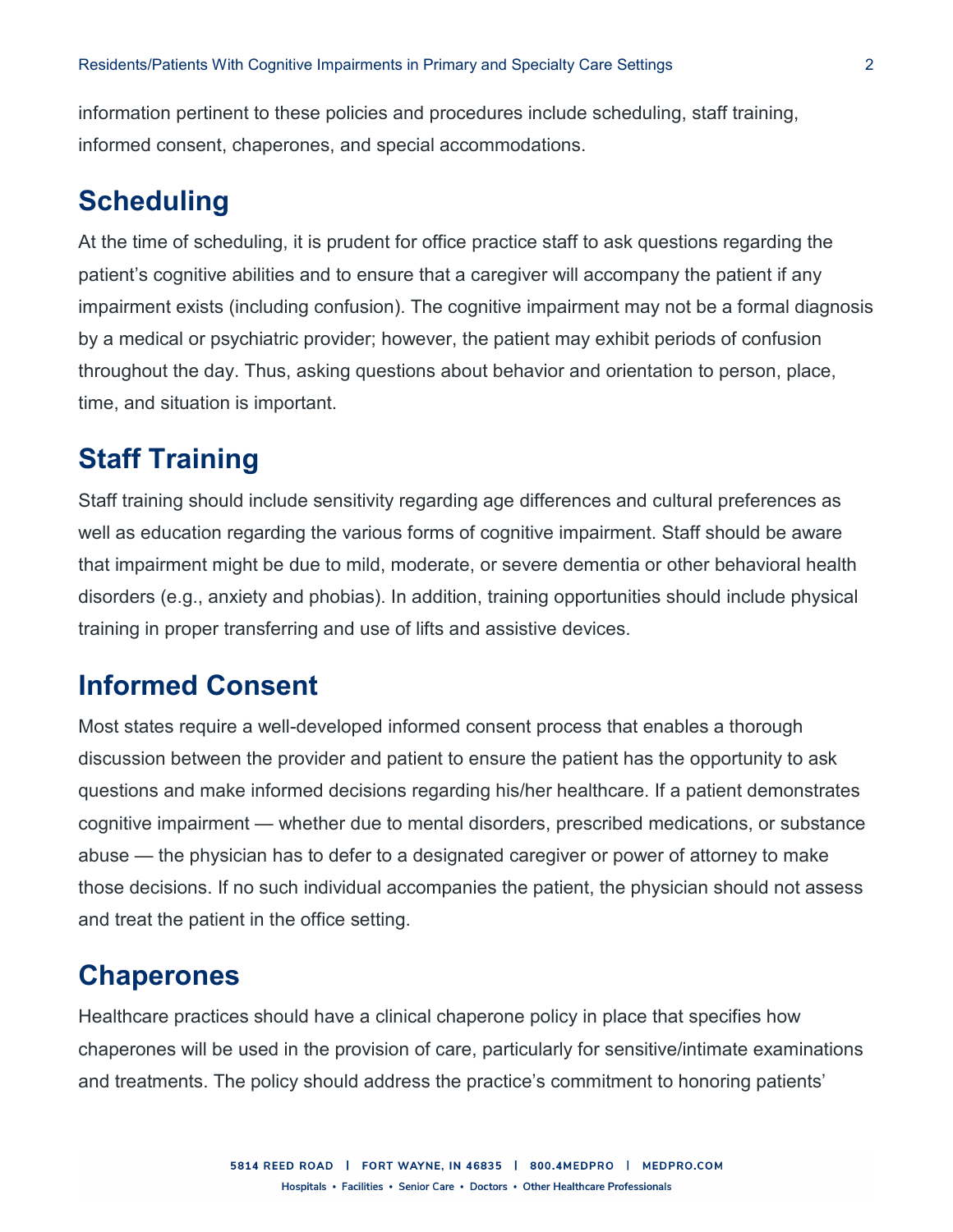requests for clinical chaperones as well as its position on when a patient declines to have a clinical chaperone present.

### **Special Accommodations**

Healthcare practices need to ensure that they comply with the Americans with Disabilities Act of 1990 (ADA). By law, providers are required to offer disabled patients ADA-compliant access as well as services that they would normally offer to all other patients. Ideally, it would benefit the practice and the patient to have an able-bodied caregiver/family member accompany the patient and assist with tasks, such as transferring the patient from a wheelchair to the exam table, etc. However, per ADA law, the practice is required to provide assistance in transfers and unobstructed access to the practice regardless of a caregiver/family member being present. A disabled patient cannot be turned away due to their disability.

Another point to consider is the definition of a "facility" in regards to ADA law. In some instances, this definition may include the parking lot, walkways, or a building encompassing the office practice location. Because of individual state differences in ADA law interpretations, healthcare practices should contact an attorney or legal counsel who specializes in disability discrimination to ensure compliance.

#### **In Summary**

To promote positive relationships and ensure better outcomes for residents/patients, primary and specialty healthcare practices and senior care organizations should proactively work together to implement policies and procedures. Doing so will help establish a seamless continuity of care for the resident/patient and prevent difficult decisions and situations for healthcare providers.

#### **Resources**

- [Americans with Disabilities Act: ADA Title III Technical Assistance Manual Covering](https://www.ada.gov/taman3.html)  [Public Accommodations and Commercial Facilities](https://www.ada.gov/taman3.html)
- [Developmental Disabilities Primary Care Initiative: Health Care for Adults with Intellectual](https://iddtoolkit.vkcsites.org/)  [and Developmental Disabilities: Toolkit for Primary Care Providers](https://iddtoolkit.vkcsites.org/)
- [MedPro Group: Guideline: Risk Management Strategies for Informed Consent](https://www.medpro.com/documents/10502/2837997/Guideline_Risk+Management+Strategies+for+Informed+Consent.pdf)